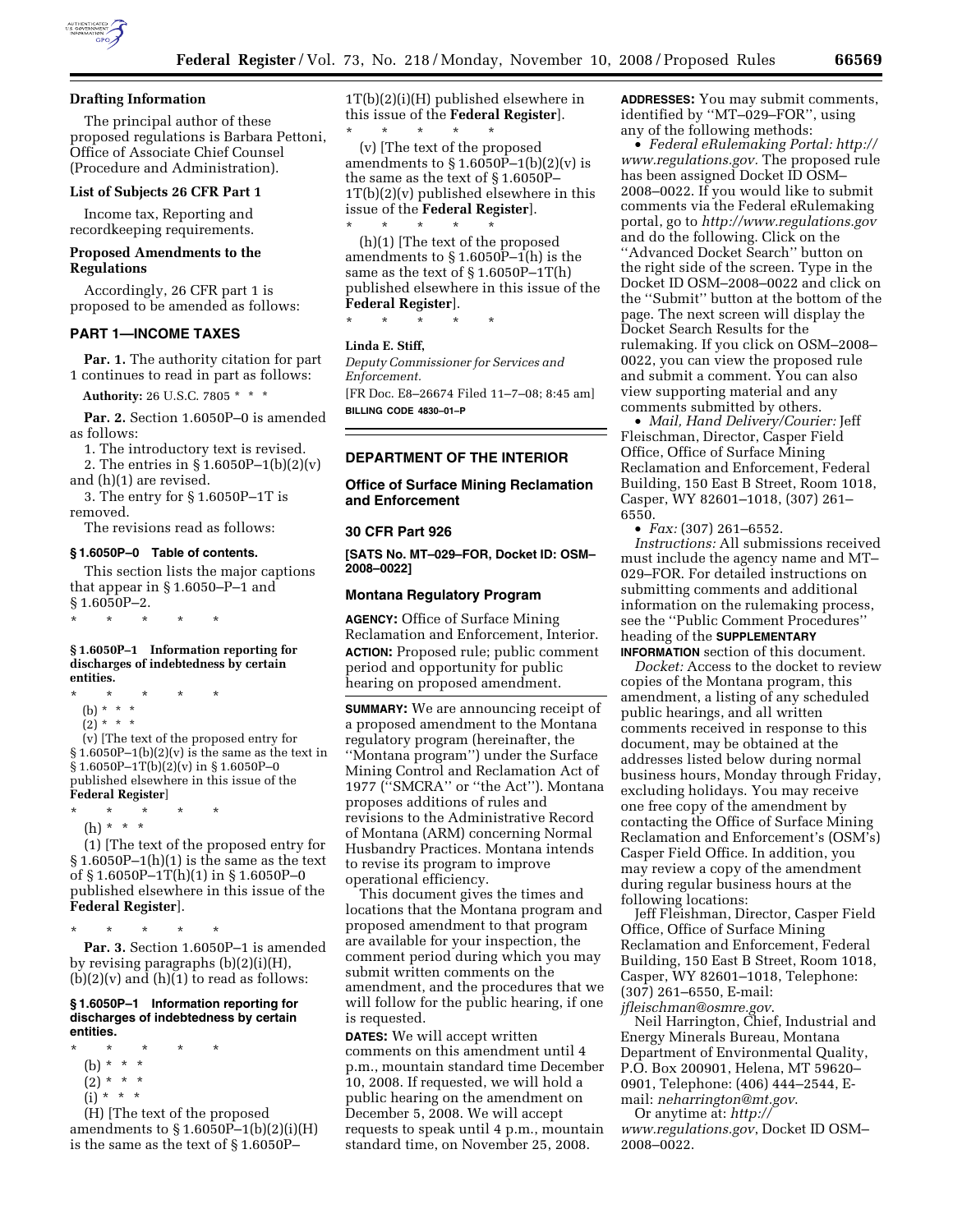# **SUPPLEMENTARY INFORMATION:**

I. Background on the Montana Program II. Description of the Proposed Amendment III. Public Comment Procedures IV. Procedural Determinations

#### **I. Background on the Montana Program**

Section 503(a) of the Act permits a State to assume primacy for the regulation of surface coal mining and reclamation operations on non-Federal and non-Indian lands within its borders by demonstrating that its State program includes, among other things, ''a State law which provides for the regulation of surface coal mining and reclamation operations in accordance with the requirements of this Act \* \* \*; and rules and regulations consistent with regulations issued by the Secretary pursuant to this Act.'' See 30 U.S.C.  $1253(a)(1)$  and  $(7)$ . On the basis of these criteria, the Secretary of the Interior conditionally approved the Montana program on April 1, 1980. You can find background information on the Montana program, including the Secretary's findings, the disposition of comments, and conditions of approval of the Montana program in the April 1, 1980, **Federal Register** (45 FR 21560). You can also find later actions concerning Montana's program and program amendments at 30 CFR 926.15, 926.16, and 926.30.

#### **II. Proposed Amendment**

By letter dated July 3, 2008, Montana sent us a proposed amendment to its program (SATS No. MT–029–FOR) under SMCRA (30 U.S.C. 1201 *et seq.*). Montana sent the amendment to include the changes made at its own initiative. The full text of the program amendment is available for you to read at the locations listed above under **ADDRESSES**.

Montana is proposing additions of rules and revisions to the Administrative Record of Montana (ARM) involving Normal Husbandry Practices. 30 CFR 816.116(c)(4) states that ''the regulatory authority may approve selective husbandry practices, excluding augmented seeding, fertilization, or irrigation, provided it obtains prior approval from the Director in accordance with Section 732.17 of this chapter that the practices are normal husbandry practices, without extending the period of responsibility for revegetation success and bond liability, if such practices can be expected to continue as part of the postmining land use or if discontinuance of the practices after the liability period expires will not reduce the probability of permanent revegetation success. Approved practices shall be normal husbandry

practices within the region for unmined lands having land uses similar to the approved postmining land use of the disturbed area, including such practices as disease, pest, and vermin control; and any pruning, reseeding, and transplanting specifically necessitated by such actions''. Montana is requesting approval for the list of Normal Husbandry Practices that mine operators may employ without restarting the responsibility period prior to application for Phase III bond release.

### **III. Public Comment Procedures**

Under the provisions of 30 CFR 732.17(h), we are seeking your comments on whether the amendment satisfies the applicable program approval criteria of 30 CFR 732.15. If we approve the amendment, it will become part of the Montana program.

## *Electronic or Written Comments*

Send your written comments to OSM at the addresses given above. Your comments should be specific, pertain only to the issues proposed in this rulemaking, and include explanations in support of your recommended change(s). We appreciate any and all comments, but those most useful and likely to influence decisions on the final regulations will be those that either involve personal experience or include citations to and analyses of SMCRA, its legislative history, its implementing regulations, case law, other pertinent Tribal or Federal laws or regulations, technical literature, or other relevant publications.

We will not consider or respond to your comments when developing the final rule if they are received after the close of the comment period (see **DATES**). We will make every attempt to log all comments into the administrative record, but comments delivered to an address other than the Denver Field Division may not be logged in.

# *Public Availability of Comments*

Before including your address, phone number, e-mail address, or other personal identifying information in your comment, you should be aware that your entire comment—including your personal identifying information—may be made publicly available at any time. While you can ask us in your comment to withhold your personal identifying information from public review, we cannot guarantee that we will be able to do so.

### *Public Hearing*

If you wish to speak at the public hearing, contact the person listed under **FOR FURTHER INFORMATION CONTACT** by 4

p.m., mountain standard time on November 25, 2008. If you are disabled and need reasonable accommodations to attend a public hearing, contact the person listed under **FOR FURTHER INFORMATION CONTACT**. We will arrange the location and time of the hearing with those persons requesting the hearing. If no one requests an opportunity to speak, we will not hold the hearing. If only one person expresses an interest, a public meeting rather than a hearing may be held, with the results included in the docket for this rulemaking.

To assist the transcriber and ensure an accurate record, we request, if possible, that each person who speaks at a public hearing provide us with a written copy of his or her comments. The public hearing will continue on the specified date until everyone scheduled to speak has been given an opportunity to be heard. If you are in the audience and have not been scheduled to speak and wish to do so, you will be allowed to speak after those who have been scheduled. We will end the hearing after everyone scheduled to speak and others present in the audience who wish to speak, have been heard.

## **IV. Procedural Determinations**

## *Executive Order 12630—Takings*

This rule does not have takings implications. This determination is based on the analysis performed for the counterpart Federal regulation.

# *Executive Order 12866—Regulatory Planning and Review*

This rule is exempted from review by the Office of Management and Budget (OMB) under Executive Order 12866.

## *Executive Order 12988—Civil Justice Reform*

The Department of the Interior has conducted the reviews required by section 3 of Executive Order 12988 and has determined that this rule meets the applicable standards of subsections (a) and (b) of that section. However, these standards are not applicable to the actual language of State regulatory programs and program amendments because each program is drafted and promulgated by a specific State, not by OSM. Under sections 503 and 505 of SMCRA (30 U.S.C. 1253 and 1255) and the Federal regulations at 30 CFR 730.11, 732.15, and 732.17(h)(10), decisions on proposed State regulatory programs and program amendments submitted by the States must be based solely on a determination of whether the submittal is consistent with SMCRA and its implementing Federal regulations